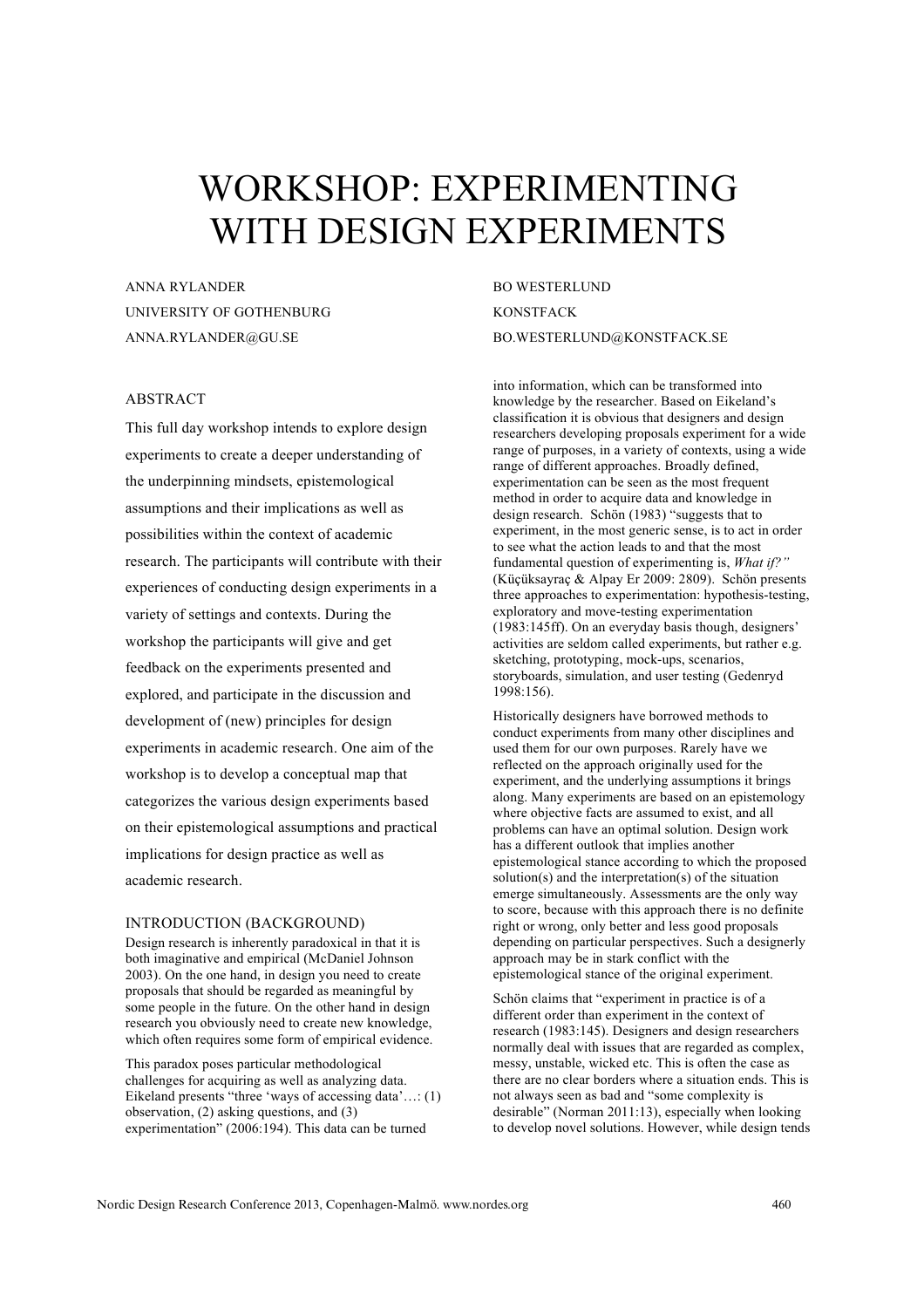to embrace complexity, departing from a humancentered perspective and an open-ended approach, traditional scientific experiments seek to eliminate complexity, removing the influence of the researcher and controlling the research context.

# DIMENSIONS OF COMPLEXITY IN DESIGN EXPERIMENTS

If we are to use experiments derived from design practice in academic design research, we need to clarify what we mean by experiment in this context, and how we can understand it in relation to complexity. What are the underpinning assumptions for the experiments employed, and what are the implications for how we assess the output from these experiments?

For the purpose of this workshop all design activities, except observation and asking questions, will be called experimentation. To illustrate, an initial proposal of dimensions is presented below. We use these to trigger discussions of the underpinning assumptions of the experiments as well as their implications for what methods and knowledge they could legitimately produce. The workshop will not be limited to these, but the list will be expanded and developed during the workshop, since this is one of the central activities.

## INVOLVEMENT

The kind of involvement and perspective of the people participating in, as well as designing, the experiments are necessary to consider. One scale could be *one – several*, but can include different *kinds* of *stakeholders* in the future situations.

*Sole experimenter – several stakeholders*

Another important aspect is the extent to which the researcher him/herself is involved in experimenting: the researcher can take the role of the passive bystander, designing the experiment, but not taking part in it herself, or she can be actively involved in facilitating the participation of other stakeholders. On the extreme of this end of the scale is the approach more common in artistic research when the researcher essentially uses her own experience as data/means of experimenting. *Passive – active role*

Designers and design researchers also engage in experimentation with different mindsets, sometimes consciously and other times without reflecting on the approach. One example Liz Sanders often brings up is the expert vs. participatory mindsets: experts see 'users' as subjects (reactive informers), while people with a participatory mindset see 'users' as partners (active cocreators) (2013).

*Expert mindset – participatory mindset*

#### **CONTROL**

The basic premise of an experiment in the natural sciences is that you can control the situation in a laboratory and isolate the dependent variable. This is rarely the case in design experiments.

Design work traditionally takes place in the studio but seems to more and more be done in the context of current or future use (Koskinen et al. 2011). *In the lab/studio – in the field*

Levels of complexity thus also increase as experiments are increasingly aimed toward preferred future situations rather than fixing existing problems *Present - future*

Many design experiments involve making, creating and changing shapes, colors, surfaces, relationships, interaction, etc. (i.e. design). This can be done by the designers on their own, or in workshops with many people involved. While other experiments do not involve the activity of making or creating. *No making – making*

#### PURPOSE

Design experiments can be conducted to create knowledge in relation the participants' experience and also interaction during the experiments. The knowledge if interest can be propositional. But perhaps more likely other aspects of knowledge that can be seen as skills, familiarity and judgment knowledge, that are more difficult to inquire into with just observing and asking questions.

There can be many ways of categorizing intentions. Of particular relevance for this conference are the different interests and audiences that design practice and academic design research have. In the social sciences there is an ongoing discussion on the relevance-rigor dilemma, meaning that the researcher often has to balance the relevance of the study for practice and the rigor of the method for academic credibility. *Academic research – Commercial practice*

Earlier we mentioned Schön's distinction between different approaches to experimentation in design. Christiane Floyd discussed prototyping and presented a difference between exploratory approaches, where you want to be surprised, and experimental ones, where you expect more of a yes or no answer/result (1984:6). *Testing - exploration*

The desired output can thus be more or less be more specified in advance, which leads to different possibilities for drawing conclusions. Depending on the nature and focus of the experiment, the result can be summarized in words or numbers (an artifact – as in a traditional lab experiment), or sought to capture the experiences of participants (as in human-centred design). The desired output can thus be conceptualized as:

*Artifact - experience*

#### RELEVANCE FOR THE CONFERENCE

The workshop is a collaborative exploration of design experiments aiming to produce a deeper understanding of the underpinning mindsets, epistemological assumptions and their implications. Academic research is often assessed on the basis of the *reliability* and